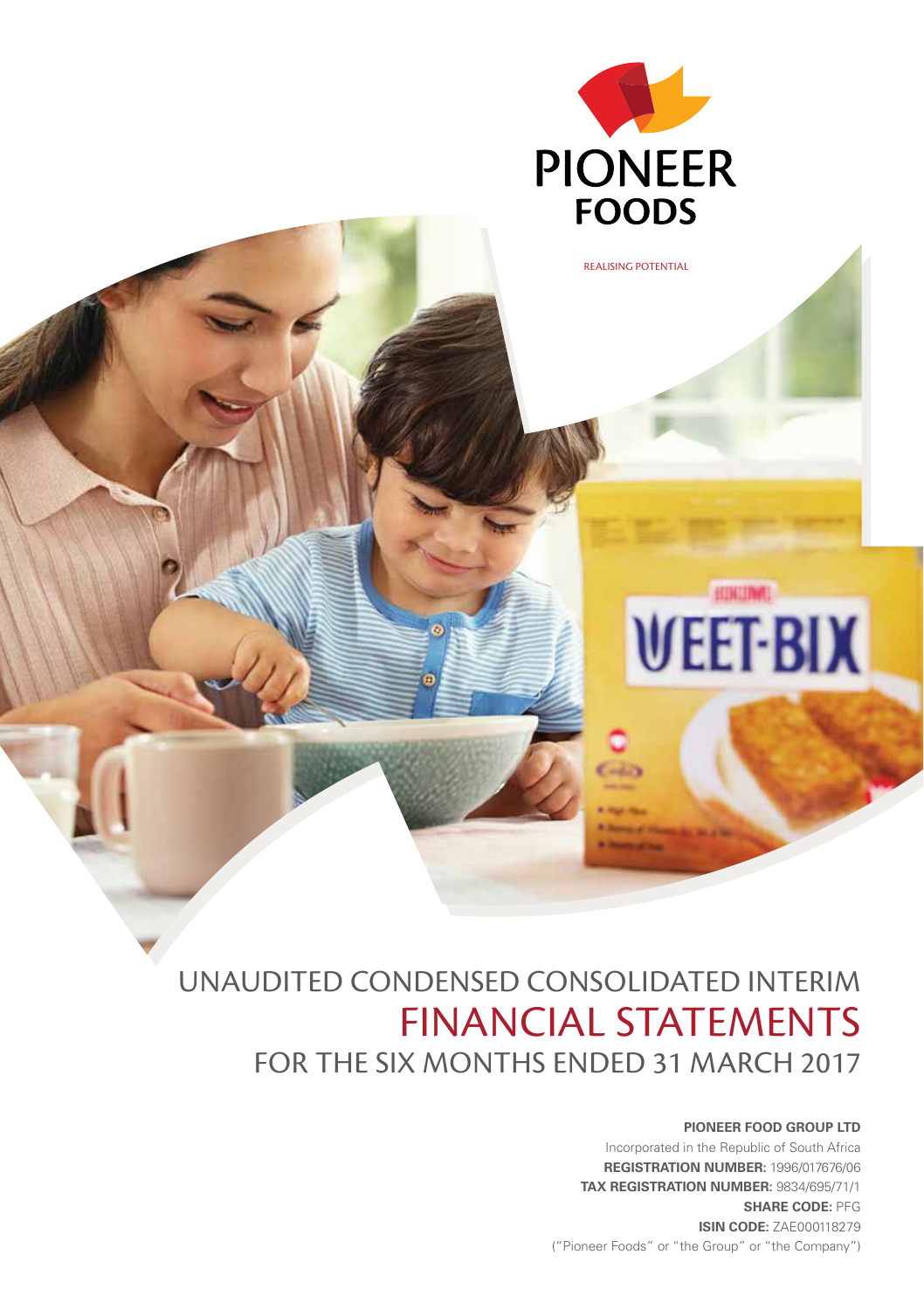

## UNAUDITED CONDENSED CONSOLIDATED INTERIM

FINANCIAL STATEMENTS FOR THE SIX MONTHS ENDED 31 MARCH 2017

PIONEER FOOD GROUP LTD Incorporated in the Republic of South Africa Registration number: 1996/017676/06 Tax registration number: 9834/695/71/1 Share code: PFG ISIN code: ZAE000118279 ("Pioneer Foods" or "the Group" or "the Company")



# **SALIENT FEATURES**

| Revenue                                                            | R <sub>10</sub> 183 million | $+2\%$ |
|--------------------------------------------------------------------|-----------------------------|--------|
| Adjusted operating profit (before items of a capital nature)*      | R700 million                | $-43%$ |
| Adjusted headline earnings*                                        | R470 million                | $-47%$ |
| Adjusted headline earnings per share*                              | 253 cents                   | $-47%$ |
| Earnings                                                           | R460 million                | $-56%$ |
| Earnings per share                                                 | 248 cents                   | $-56%$ |
| Headline earnings                                                  | R454 million                | $-56%$ |
| Headline earnings per share                                        | 244 cents                   | $-56%$ |
| Cash generated by operations                                       | R875 million                | $+27%$ |
| Net asset value per share                                          | 4 275 cents                 | $+4%$  |
| Interim gross dividend per listed ordinary share (2016: 105 cents) | 105 cents                   | -      |

*Headline earnings ("HE") is calculated based on Circular 2/2015 issued by the South African Institute of Chartered Accountants.*

*\* HE and operating profit (before items of a capital nature) are adjusted for the impact of:*

*share-based payment (charge)/income on the B-BBEE Phase I transaction on profit or loss (and the impact of the related hedge) due to the volatility of these items; and once off merger and acquisition costs.*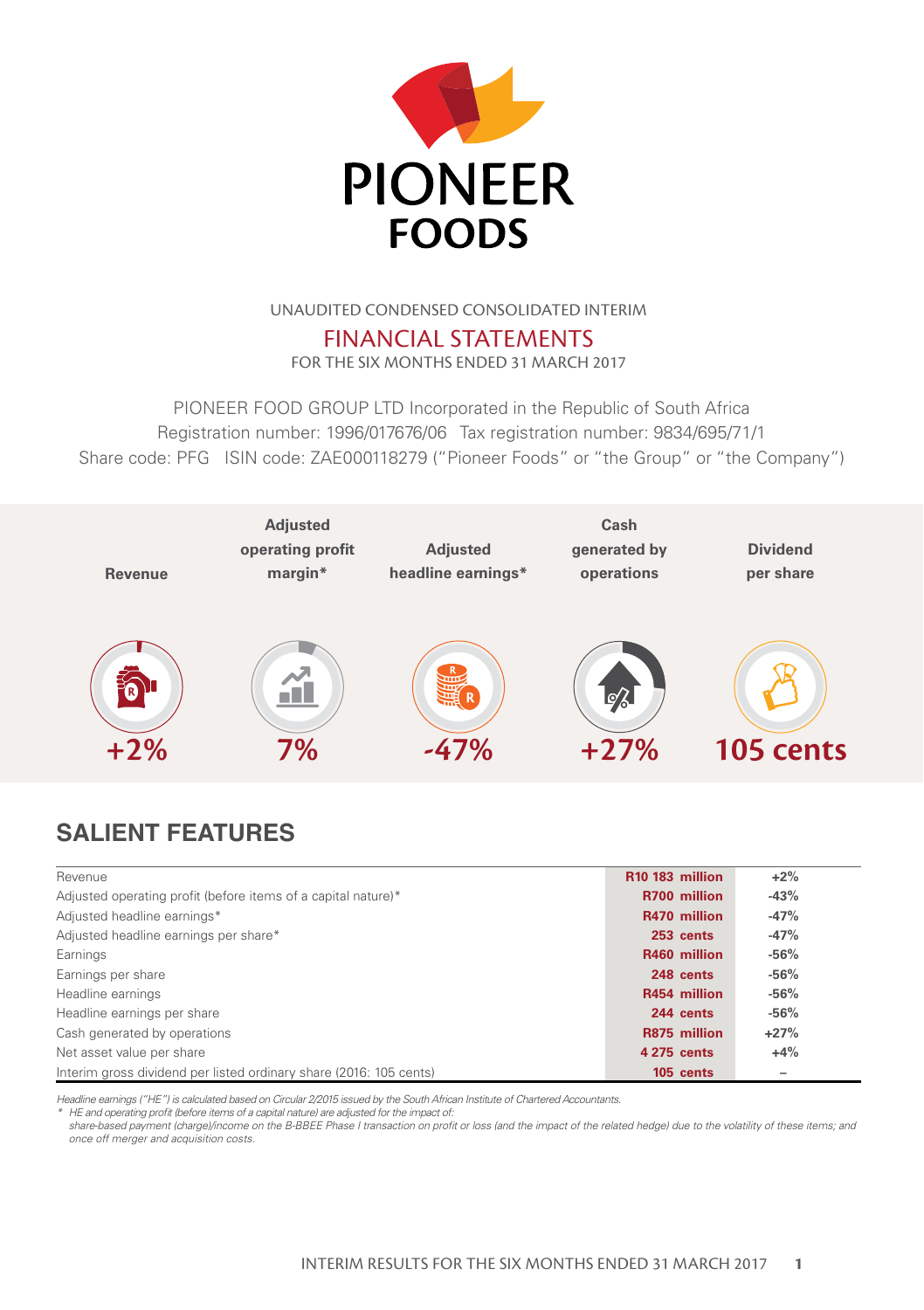# **COMMENTARY**

### **Introduction**

A confluence of various inhibitors contributed to a material decline in profitability for the first half of the financial year ended 31 March 2017. The most significant detractor was maize due to the unfavourable procurement position taken in 2016 in order to protect supply for South Africa's leading maize brand. This decision was predicated on careful consideration of the available information at the time. The International Division was severely impacted by a raisin crop shortfall, African exports and a stronger rand.

Group turnover increased by 2%, with the South African business increasing turnover by 4% and International declining by 11%.

### **Financial performance**

Cost of goods sold increased by 10% due to significant raw material cost push, resulting in gross profit decreasing by 16% to R2.6 billion and the gross profit margin compressed from 31% to 26%.

Operating profit, before items of a capital nature, adjusted for the 2017 IFRS 2 share-based payment ("SBP") charge and the related hedge gain on the Phase I B-BBEE ("BEE") transaction, the 2016 SBP BEE transaction gain and once-off merger and acquisition ("M&A") costs ("adjusted"), decreased by 43% to R700 million and the adjusted operating profit margin declined from 12% to 7%. This, notwithstanding a sustained focus on cost management and the extraction of efficiencies.

The BEE SBP charge and the marked-to-market on the hedge relating to the BEE transaction amounted to a net charge of R3.1 million (the Pioneer Foods share price increased from R173.87 at 30 September 2016 to R176.61 at 31 March 2017) compared to a gain of R142.7 million (share price decreased from R195.76 to R139.04 with no hedge in place) in the prior period. The M&A costs amounted to R9.3 million in 2017.

Profit before income tax decreased by 53% to R648 million, after finance costs of R88 million (2016: R75 million). The share of profit of joint ventures and associates amounted to R30 million (2016: R42 million). The regression in the share of profit from joint ventures and associates can largely be ascribed to the performance of Bokomo Botswana that was also negatively impacted by the same maize procurement strategy as the Group. Bowman Ingredients (SA) and Future Life Health Products continued their excellent performances.

Adjusted earnings per share ("EPS") and headline earnings per share ("HEPS") decreased by 48% and 47% to 256.5 and 253.4 cents per share respectively. In 2016, EPS was also adjusted for the impairment of the Quantum Foods Holdings shares held by the Phase II B-BBEE SPVs.

### **Divisional Performance**

#### **Segmental review**

Six months ended 31 March 2017

|                 |                          | <b>Segmental revenue</b> |             | Segmental operating profit* |
|-----------------|--------------------------|--------------------------|-------------|-----------------------------|
|                 | 2017<br>R'm              | $\%$<br>Change           | 2017<br>R'm | $\frac{0}{2}$<br>Change     |
| Essential Foods | 6457                     |                          | 331         | (49)                        |
| Groceries       | 2 4 3 2                  | (3)                      | 301         | (12)                        |
| International   | 1 2 9 4                  | (11)                     | 69          | (73)                        |
| Corporate       | $\overline{\phantom{a}}$ | $\overline{\phantom{a}}$ | (1)         | 79                          |
| Total           | 10 183                   |                          | 700         | (43)                        |

\* Before items of a capital nature, the BEE SBP and in 2017, M&A costs.

#### *Essential Foods*

The performance of Essential Foods was overwhelmingly impacted by maize. The margin drag on maize will cease from June as lower cost raw material comes into effect. Stringent cost management was enforced to partially mitigate the aforementioned. The bakery business continued to deliver volume growth and operating leverage. Pleasingly, the Aeroton bakery upgrade and expansion was commissioned in April. Pasta, flour and legumes contributed positively, whilst rice regressed amidst aggressive competition.

#### *Groceries*

The Groceries performance was disappointing, beverages in particular. Cost push inflation into the summer season coupled to a cooler summer inland, impacted volumes and margins significantly.

Breakfast cereals, also affected by cost push inflation and competition, managed to increase profitability.

The balance of the categories showed a significant improvement in profitability.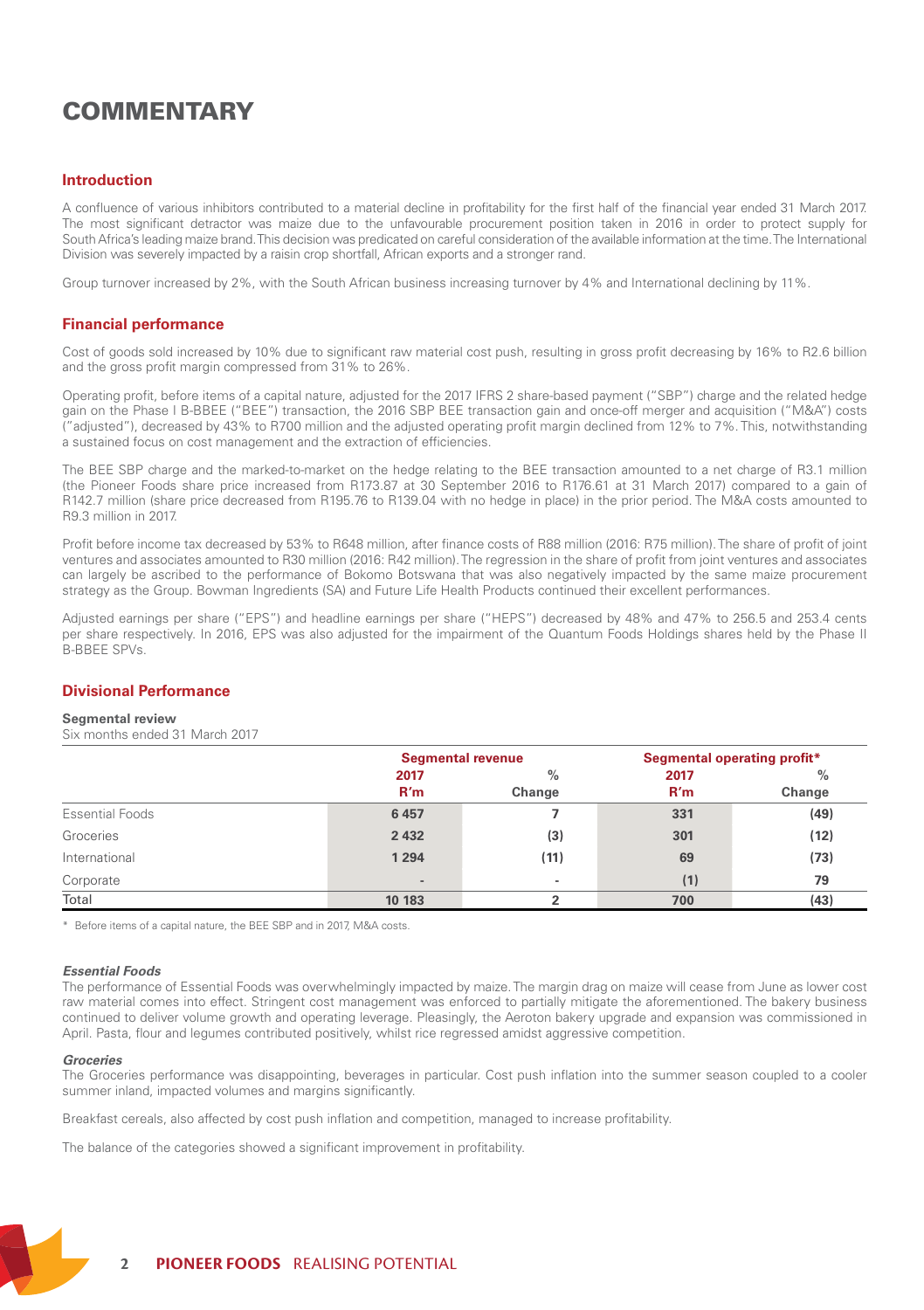### *International*

Profit contraction was the most severe in this division consequent to lower export beverage volumes and margins as a result of currency devaluation in key markets, placing pressure on the Ceres value proposition in market.

Raisins historically contributed materially to profitability of International. Profitability in the first half was eroded due to a smaller crop and a relative stronger currency.

The UK business was affected by higher irrecoverable input costs due to Brexit. That said, Streamfoods has been efficiently integrated and the overall top line performance of the business was pleasing.

Nigeria, whilst small, contributed positively increasing market share and profitability.

### **Financial position and cash flows**

Strong cash generation continues to underpin the Group's operations with cash generated from operations up by 27% to R875 million (2016: R690 million). Investment in working capital was pleasingly restricted to R167 million notwithstanding significant seasonal investment in the 2017 dried fruit crop.

Capital expenditure amounted to R369 million (2016: R349 million) with the expansion of the Aeroton bakery and the additional Weet-Bix line being the major projects.

In October 2016 the Group settled the obligation of R493.3 million for the forward purchase contracts on own equity. This transaction was entered into in 2016 to hedge the Group against the upside risk of the Group's share price in terms of the BEE scheme. This obligation was disclosed as an accrual at 30 September 2016.

The Group acquired a 49.89% interest in Weetabix East Africa for R190 million on 3 March 2017. The Group's investment in this entity is included as an interest in an associate from this date.

The Group's net interest-bearing debt, excluding the R463 million third-party debt relating to the Phase II B-BBEE transaction partners, amounted to R1 425 million at 31 March 2017, with a debt to equity ratio of 18% (30 September 2016: 6%), compared to net debt of R501 million at 30 September 2016.

### **Outlook**

We anticipate an improvement in performance in the second half of the financial year notwithstanding a constrained trading environment in South Africa. Various factors should assist in improving profitability, namely:

- Increased raisin supply, however at a lower level of profitability to the prior year
- Lower maize input costs from June
- Lower beverage input costs
- Aeroton bakery and Weet-Bix capacity

Pioneer Foods will continue to be vigilant for acquisitions as a growth vector to bolster the core business.

### **Dividend**

A gross interim dividend for the six months ended 31 March 2017 of 105 cents (2016: 105 cents) per share has been approved and declared by the Board from income reserves. The applicable dates are as follows:

Last date to trade cum dividend Trading ex dividend commences Record date Dividend payable

Tuesday, 27 June 2017 Wednesday, 28 June 2017 Friday, 30 June 2017 Monday, 3 July 2017

Share certificates may not be dematerialised or materialised between Wednesday, 28 June 2017 and Friday, 30 June 2017, both days inclusive.

A gross interim dividend of 31.5 cents (2016: 31.5 cents) per class A ordinary share, being 30% of the gross interim dividend payable to ordinary shareholders in terms of the rules of the relevant employee scheme, will be paid during July 2017.

The above statements have not been reviewed or reported on by the auditors of Pioneer Foods.

By order of the Board

b-

**ZL Combi PM Roux**

Tyger Valley 17 May 2017

*Chairman Chief Executive Officer*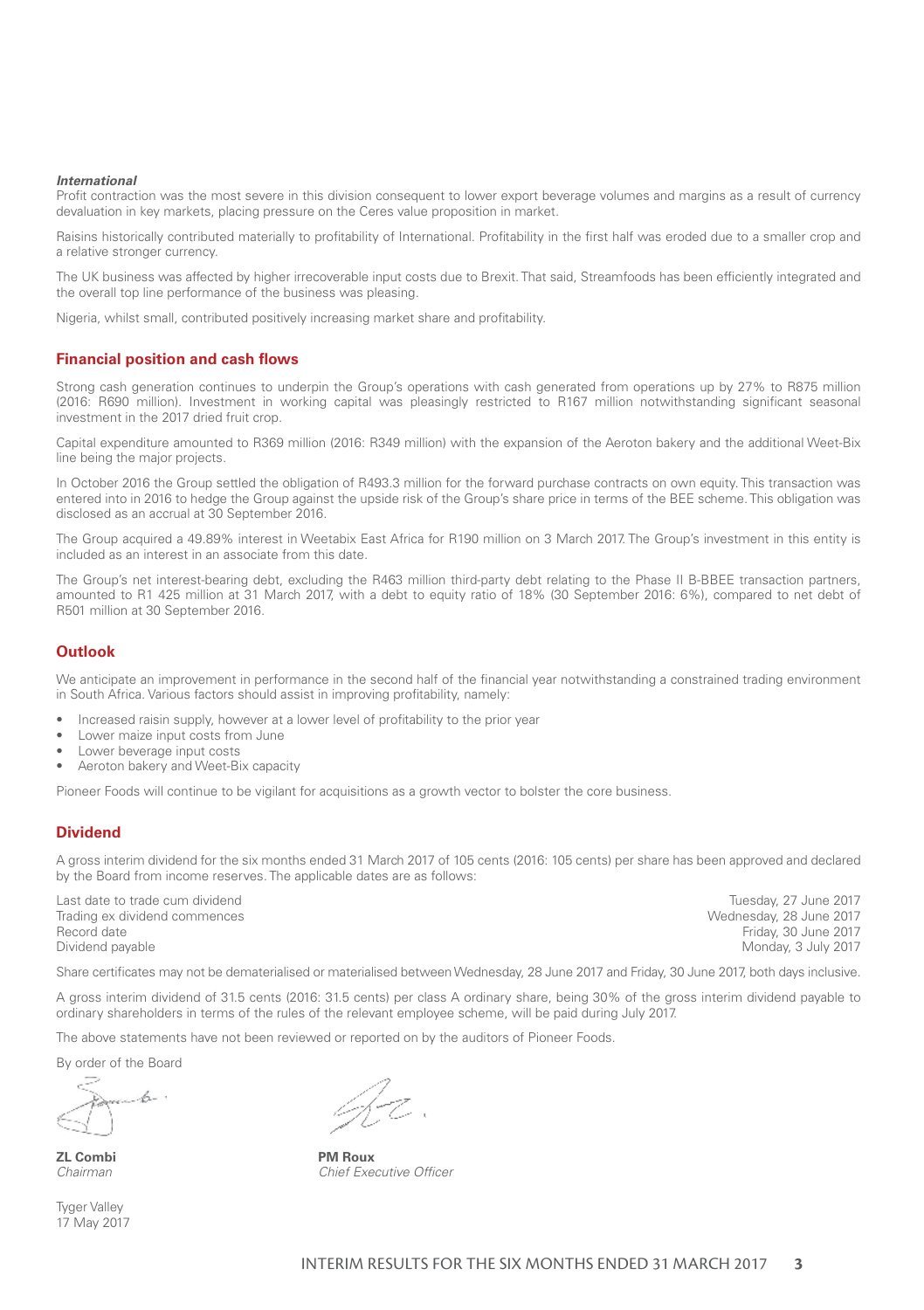# **PIONEER FOOD GROUP LTD**

**Condensed consolidated interim financial statements for the six months ended 31 March 2017**

# **GROUP STATEMENT OF COMPREHENSIVE INCOME**

|                                                                      | <b>Unaudited</b>         | <b>Unaudited</b>  |                |
|----------------------------------------------------------------------|--------------------------|-------------------|----------------|
|                                                                      | <b>Six months</b>        | <b>Six months</b> | <b>Audited</b> |
|                                                                      | ended                    | ended             | Year ended     |
|                                                                      | 31 March                 | 31 March          | 30 September   |
|                                                                      | 2017                     | 2016              | 2016           |
|                                                                      | R'm                      | R'm               | R'm            |
| Revenue                                                              | 10 183.0                 | 10 009.7          | 20 599.7       |
| Cost of goods sold                                                   | (7561.7)                 | (6905.3)          | (14516.7)      |
| Gross profit                                                         | 2 621.3                  | 3 104.4           | 6 083.0        |
| Other income and gains/(losses) – net                                | 48.8                     | 111.2             | 169.8          |
| Other expenses                                                       | (1982.3)                 | (1837.3)          | (3934.8)       |
| Excluding the following:                                             | (1969.9)                 | (1980.0)          | (3979.6)       |
| Once off merger and acquisition costs                                | (9.3)                    |                   |                |
| Phase I B-BBEE transaction share-based payment and related           |                          |                   |                |
| hedge (charge)/income                                                | (3.1)                    | 142.7             | 44.8           |
| Items of a capital nature                                            | 5.6                      | 12.3              | 21.3           |
| Operating profit                                                     | 693.4                    | 1 390.6           | 2 3 3 9 . 3    |
| Investment income                                                    | 12.7                     | 27.3              | 46.8           |
| Finance costs                                                        | (88.0)                   | (74.8)            | (167.3)        |
| Share of profit of investments accounted for using the equity method | 30.0                     | 41.6              | 100.4          |
| Profit before income tax                                             | 648.1                    | 1 384.7           | 2 3 1 9 . 2    |
| Income tax expense                                                   | (188.5)                  | (347.9)           | (629.0)        |
| Profit for the period                                                | 459.6                    | 1 0 3 6.8         | 1 690.2        |
| Other comprehensive income/(loss) for the period                     |                          |                   |                |
| Items that will not subsequently be reclassified to profit or loss:  |                          |                   |                |
| Remeasurement of post-employment benefit obligations                 |                          |                   | 0.9            |
| Items that may subsequently be reclassified to profit or loss:       | 83.4                     | 55.0              | (203.4)        |
| Fair value adjustments to cash flow hedging reserve                  | 105.7                    | 37.3              | (118.3)        |
| For the period                                                       | (69.7)                   | 282.1             | 134.7          |
| Current income tax effect                                            | 18.8                     | (78.1)            | (36.7)         |
| Deferred income tax effect                                           | 0.7                      | (0.8)             | (1.0)          |
| Reclassified to profit or loss                                       | 216.5                    | (230.4)           | (299.0)        |
| Current income tax effect                                            | (60.6)                   | 66.4              | 85.6           |
| Deferred income tax effect                                           | $\overline{\phantom{a}}$ | (1.9)             | (1.9)          |
| Fair value adjustments on available-for-sale financial assets        | 3.5                      | 4.9               | (1.2)          |
| For the period                                                       | 5.2                      | 8.9               | 7.0            |
| Deferred income tax effect                                           | 0.9                      | (0.3)             | 0.1            |
| Reclassified to profit or loss                                       | (2.6)                    | (3.7)             | (8.3)          |
| Share of other comprehensive income of investments accounted for     |                          |                   |                |
| using the equity method                                              | (2.1)                    | 6.7               | (28.7)         |
| Movement on foreign currency translation reserve                     | (23.7)                   | 6.1               | (55.2)         |
| Total comprehensive income for the period                            | 543.0                    | 1 091.8           | 1 487.7        |
| Profit for the period attributable to:                               |                          |                   |                |
| Owners of the parent                                                 | 459.6                    | 1 036.8           | 1 690.2        |
| Total comprehensive income for the period attributable to:           |                          |                   |                |
| Owners of the parent                                                 | 543.0                    | 1 0 9 1.8         | 1 487.7        |

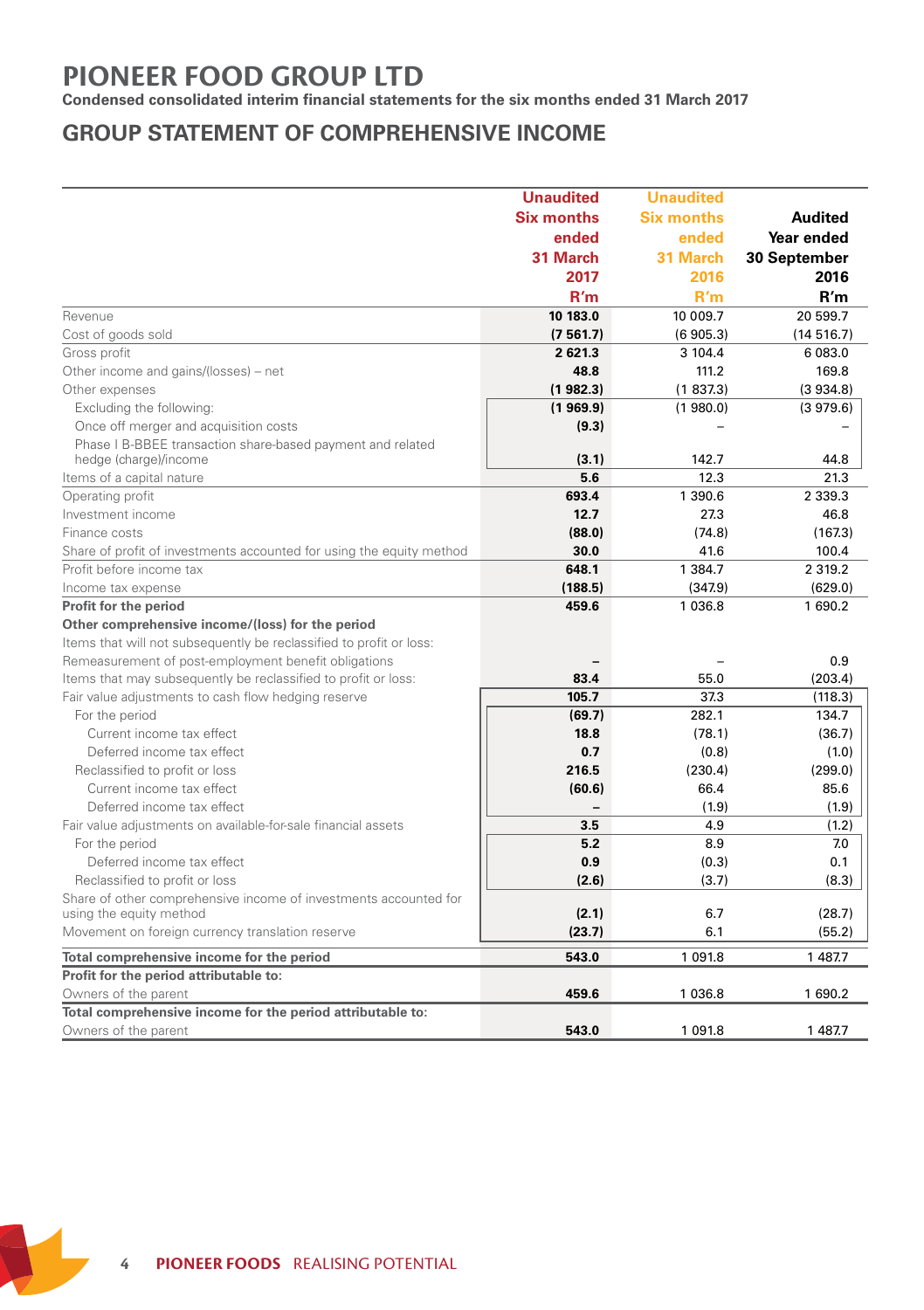# **HEADLINE EARNINGS RECONCILIATION**

|                                                                                                                  | <b>Unaudited</b>         | <b>Unaudited</b>  |              |
|------------------------------------------------------------------------------------------------------------------|--------------------------|-------------------|--------------|
|                                                                                                                  | <b>Six months</b>        | <b>Six months</b> | Audited      |
|                                                                                                                  | ended                    | ended             | Year ended   |
|                                                                                                                  | 31 March                 | 31 March          | 30 September |
|                                                                                                                  | 2017                     | 2016              | 2016         |
|                                                                                                                  | R'm                      | R'm               | R'm          |
| Reconciliation between profit/(loss) attributable to owners                                                      |                          |                   |              |
| of the parent and headline earnings                                                                              |                          |                   |              |
| Profit attributable to owners of the parent                                                                      | 459.6                    | 1 0 3 6.8         | 1690.2       |
| Remeasurement of items of a capital nature                                                                       | (5.8)                    | (6.7)             | (13.4)       |
| Net profit on disposal of property, plant and equipment and                                                      |                          |                   |              |
| intangible assets                                                                                                | (3.0)                    | (2.5)             | (12.1)       |
| Net profit on disposal of available-for-sale financial assets                                                    | (2.6)                    | (3.7)             | (8.3)        |
| Net profit on disposal of subsidiary                                                                             | $\overline{\phantom{0}}$ | (24.2)            | (24.2)       |
| Impairment of available-for-sale financial assets                                                                |                          | 18.1              | 23.3         |
| Before tax                                                                                                       | (5.6)                    | (12.3)            | (21.3)       |
| Tax effect on remeasurement of items of a capital nature                                                         | (0.2)                    | 5.6               | 7.9          |
| Remeasurement of items of a capital nature included in equity-                                                   |                          |                   |              |
| accounted results                                                                                                | $\qquad \qquad -$        | (0.1)<br>(0.1)    | (1.1)        |
| Effect on remeasurement of items of a capital nature<br>Tax effect on remeasurement of items of a capital nature | $\overline{\phantom{0}}$ |                   | (1.3)<br>0.2 |
|                                                                                                                  |                          |                   |              |
| <b>Headline earnings</b>                                                                                         | 453.8                    | 1 030.0           | 1 675.7      |
| Phase I B-BBEE transaction share-based payment and related                                                       |                          |                   |              |
| hedge charge/(income)                                                                                            | 7.4                      | (142.7)           | (38.7)       |
| Once off merger and acquisition costs                                                                            | 9.3                      |                   |              |
| Adjusted headline earnings (Note 1)                                                                              | 470.5                    | 887.3             | 1 637.0      |
| Number of issued ordinary shares (million)                                                                       | 233.0                    | 232.3             | 232.5        |
| Number of issued treasury shares:                                                                                |                          |                   |              |
| - held by subsidiary (million)                                                                                   | 18.0                     | 18.0              | 18.0         |
| - held by share incentive trust (million)                                                                        |                          | 0.1               |              |
| - held by B-BBEE equity transaction participants (million)                                                       | 18.1                     | 18.1              | 18.1         |
| - held by BEE trust (million)                                                                                    | 10.7                     | 10.7              | 10.7         |
| Number of issued class A ordinary shares (million)                                                               | 3.4                      | 3.9               | 3.7          |
| Weighted average number of ordinary shares (million)                                                             | 185.6                    | 185.1             | 185.3        |
| Weighted average number of ordinary shares - diluted (million)                                                   | 199.7                    | 199.4             | 199.6        |
| Earnings per ordinary share (cents):<br>- basic                                                                  | 247.6                    | 560.1             | 912.1        |
| - diluted                                                                                                        | 230.2                    | 520.1             | 846.9        |
| - headline                                                                                                       | 244.4                    | 556.4             | 904.3        |
| - diluted headline                                                                                               | 227.2                    | 516.6             | 839.6        |
| - adjusted headline (Note 1)                                                                                     | 253.4                    | 479.3             | 883.4        |
| - diluted adjusted headline (Note 1)                                                                             | 235.6                    | 445.1             | 820.2        |
| Gross dividend per ordinary share (cents)                                                                        | 105.0                    | 105.0             | 365.0        |
| Gross dividend per class A ordinary share (cents)                                                                | 31.5                     | 31.5              | 109.5        |
| Net asset value per ordinary share (cents)                                                                       | 4 275.2                  | 4 0 96.1          | 4 2 3 8.7    |
| Debt to equity ratio (%)                                                                                         | 23.7                     | 12.5              | 12.5         |

#### **Note 1:**

Headline earnings ("HE") is calculated based on Circular 2/2015 issued by the South African Institute of Chartered Accountants. Adjusted HE is defined as HE adjusted for the impact of:

\* share-based payment (charge)/income on the B-BBEE Phase I transaction on profit or loss (and the impact of the related hedge) due to the volatility of these items; and \* once off merger and acquisition costs.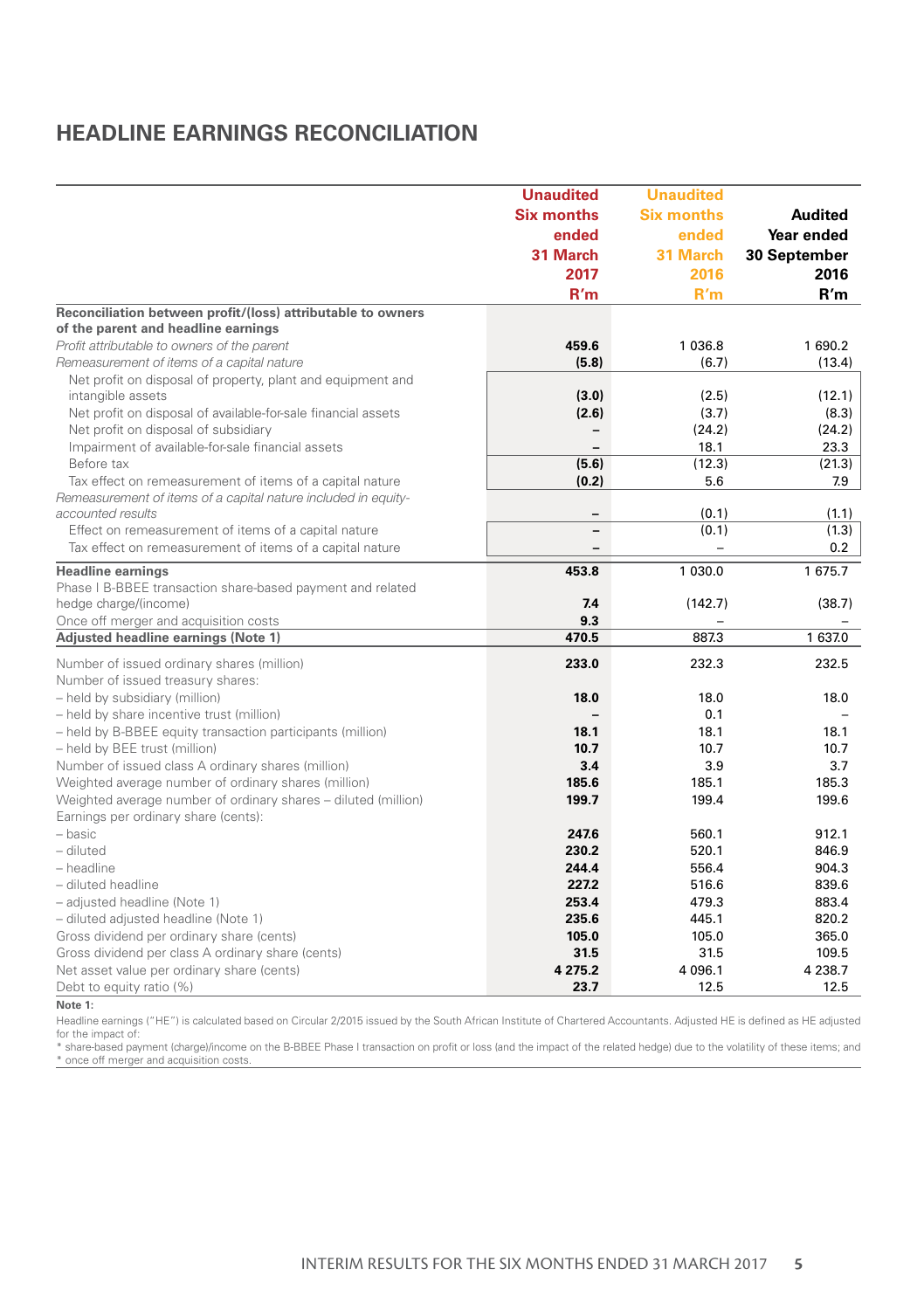# **GROUP STATEMENT OF FINANCIAL POSITION**

|                                                           | <b>Unaudited</b> | <b>Unaudited</b> | <b>Audited</b> |
|-----------------------------------------------------------|------------------|------------------|----------------|
|                                                           | 31 March         | 31 March         | 30 September   |
|                                                           | 2017             | 2016             | 2016           |
|                                                           | R'm              | R'm              | R'm            |
| <b>Assets</b>                                             |                  |                  |                |
| Property, plant and equipment                             | 4 940.8          | 4476.3           | 4 763.4        |
| Goodwill                                                  | 295.1            | 225.0            | 302.8          |
| Other intangible assets                                   | 479.3            | 472.2            | 479.6          |
| <b>Biological assets</b>                                  |                  | 16.0             | 16.0           |
| Investments in and loans to associates and joint ventures | 1 016.1          | 799.1            | 861.2          |
| Derivative financial instruments                          | 426.2            |                  | 439.7          |
| Available-for-sale financial assets                       | 134.3            | 133.2            | 128.3          |
| Trade and other receivables                               | 14.8             | 19.7             | 16.8           |
| Deferred income tax                                       | 3.2              |                  | 3.9            |
| Non-current assets                                        | 7 309.8          | 6 141.5          | 7 011.7        |
| <b>Current assets</b>                                     | 6 064.0          | 6489.9           | 6518.8         |
| Inventories                                               | 3 2 4 5 . 7      | 3 2 4 9 . 9      | 3 2 1 2 . 5    |
| Derivative financial instruments                          | 61.1             | 13.9             | 57.6           |
| Trade and other receivables                               | 2 2 9 0.9        | 2 371.2          | 2 2 4 5 .9     |
| Current income tax                                        | 43.8             | 0.3              | 2.0            |
| Cash and cash equivalents                                 | 422.5            | 854.6            | 1 000.8        |
| <b>Total assets</b>                                       | 13 373.8         | 12 631.4         | 13 530.5       |
| <b>Equity and liabilities</b>                             |                  |                  |                |
| Capital and reserves attributable to owners of the parent | 79571            | 7 5 9 4.1        | 7867.3         |
| Share capital                                             | 23.3             | 23.2             | 23.2           |
| Share premium                                             | 2 4 9 5.3        | 2 3 7 2 . 4      | 2 406.3        |
| Treasury shares                                           | (1186.4)         | (1 188.0)        | (1187.8)       |
| Other reserves                                            | 274.0            | 473.6            | 253.3          |
| Retained earnings                                         | 6 3 5 0.9        | 5912.9           | 6 372.3        |
| <b>Total equity</b>                                       | 79571            | 7 5 9 4.1        | 7867.3         |
| <b>Non-current liabilities</b>                            | 2 3 3 6 . 0      | 2 2 3 4 . 2      | 2 3 4 4.8      |
| Borrowings                                                |                  |                  |                |
| B-BBEE equity transaction third-party finance             | 418.9            | 449.7            | 449.6          |
| Other                                                     | 869.5            | 870.0            | 883.7          |
| Provisions for other liabilities and charges              | 112.5            | 112.3            | 111.2          |
| Share-based payment liability                             | 295.9            | 239.5            | 317.9          |
| Deferred income tax                                       | 639.2            | 562.7            | 582.4          |
| <b>Current liabilities</b>                                | 3 080.7          | 2 803.1          | 3 3 1 8.4      |
| Trade and other payables                                  | 1973.4           | 2 189.9          | 2 0 3 7.6      |
| Current income tax                                        | 9.6              | 42.0             | 30.3           |
| Derivative financial instruments                          | 5.7              | 32.4             | 16.1           |
| Borrowings                                                | 1021.8           | 486.6            | 653.5          |
| Loan from joint venture                                   | 10.0             | 2.0              | 26.0           |
| Accrual for forward purchase contracts on own equity      |                  |                  | 493.3          |
| Dividends payable                                         | 0.6              | 0.5              | 0.6            |
| Share-based payment liability                             | 59.6             | 49.7             | 61.0           |
| <b>Total equity and liabilities</b>                       | 13 373.8         | 12 631.4         | 13 530.5       |

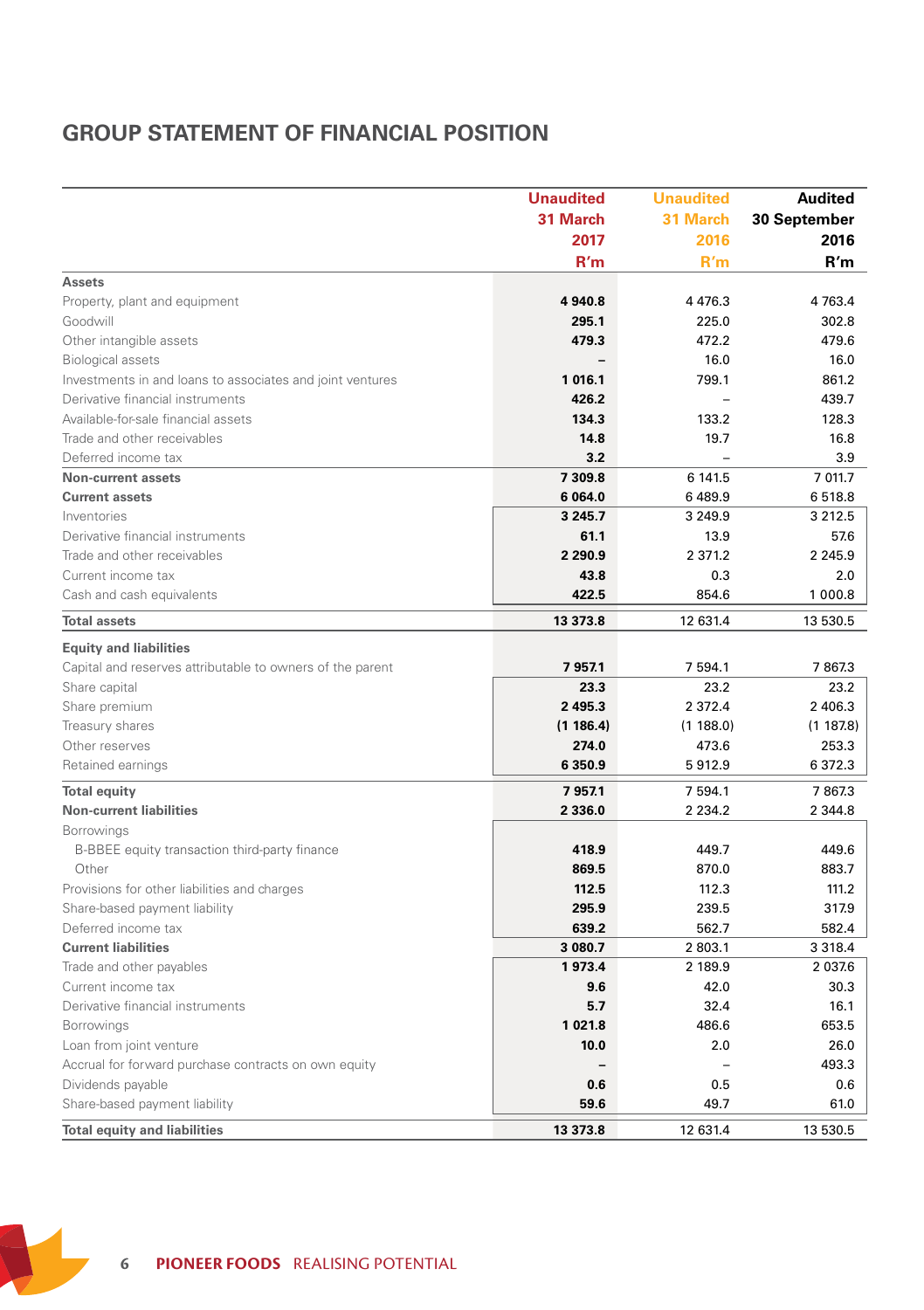# **GROUP STATEMENT OF CHANGES IN EQUITY**

|                                                                                             | <b>Unaudited</b>  | <b>Unaudited</b>  |                |
|---------------------------------------------------------------------------------------------|-------------------|-------------------|----------------|
|                                                                                             | <b>Six months</b> | <b>Six months</b> | <b>Audited</b> |
|                                                                                             | ended             | ended             | Year ended     |
|                                                                                             | 31 March          | 31 March          | 30 September   |
|                                                                                             | 2017              | 2016              | 2016           |
|                                                                                             | R'm               | R'm               | R'm            |
| Share capital, share premium and treasury shares                                            | 1 3 3 2 . 2       | 1 207.6           | 1 241.7        |
| Opening balance                                                                             | 1 2 4 1 .7        | 1 249.7           | 1 249.7        |
| Movement in treasury shares                                                                 | 1.4               | 16.1              | 16.4           |
| Ordinary shares issued - share appreciation rights                                          | 89.1              | 23.9              | 57.8           |
| Ordinary shares bought back from management share incentive<br>trust and cancelled          |                   | (82.1)            | (82.1)         |
| Employee share scheme - repurchase of shares                                                |                   |                   | (0.1)          |
| Other reserves                                                                              | 274.0             | 473.6             | 253.3          |
| Opening balance                                                                             | 253.3             | 460.5             | 460.5          |
| Equity compensation reserve transactions                                                    | 22.5              | 22.1              | 49.5           |
| Ordinary shares issued - share appreciation rights                                          | (89.1)            | (23.9)            | (57.8)         |
| Deferred income tax on share-based payments                                                 | 3.9               | (40.1)            | 4.5            |
| Share of other comprehensive income of investments accounted<br>for using the equity method | (2.1)             | 6.7               | (28.7)         |
| Other comprehensive income for the period                                                   | 85.5              | 48.3              | (174.7)        |
| <b>Retained earnings</b>                                                                    | 6 3 5 0.9         | 5912.9            | 6 3 7 2 . 3    |
| Opening balance                                                                             | 6 3 7 2 . 3       | 5 2 4 8.5         | 5 2 4 8 .5     |
| Profit for the period                                                                       | 459.6             | 1 0 3 6.8         | 1690.2         |
| Other comprehensive income for the period                                                   |                   |                   | 0.9            |
| Dividends paid                                                                              | (482.7)           | (439.3)           | (634.0)        |
| Management share incentive scheme - disposal of shares                                      | 1.9               | 67.3              | 67.2           |
| Employee share scheme - transfer tax on share transactions                                  | (0.2)             | (0.4)             | (0.5)          |
| Non-controlling interest                                                                    | -                 |                   |                |
| Opening balance                                                                             |                   | 12.3              | 12.3           |
| Disposal of subsidiary                                                                      |                   | (12.3)            | (12.3)         |
| <b>Total equity</b>                                                                         | 7957.1            | 7 5 9 4.1         | 7867.3         |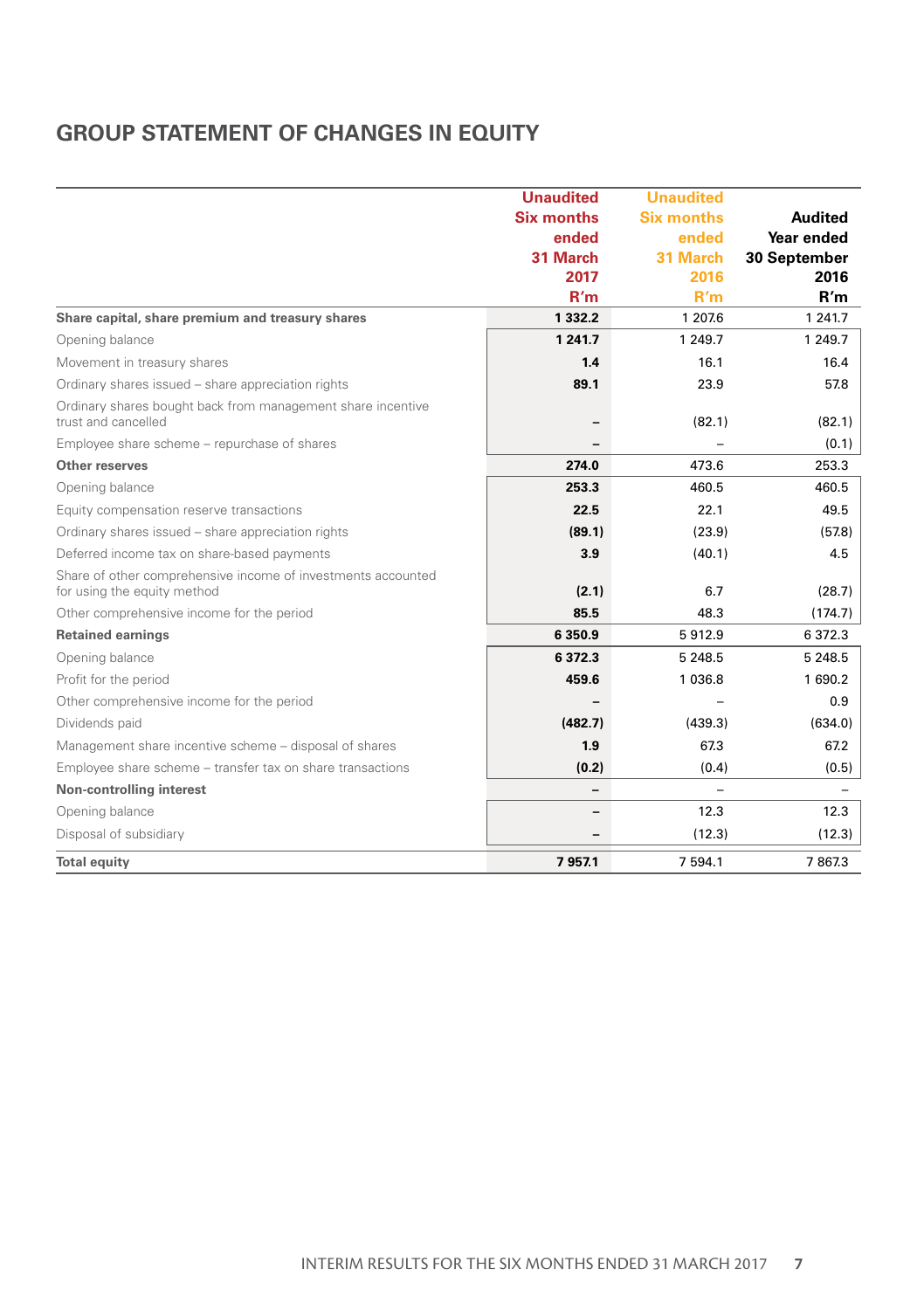# **GROUP STATEMENT OF CASH FLOWS**

|                                                                           | <b>Unaudited</b>         | <b>Unaudited</b>  |                |
|---------------------------------------------------------------------------|--------------------------|-------------------|----------------|
|                                                                           | <b>Six months</b>        | <b>Six months</b> | <b>Audited</b> |
|                                                                           | ended                    | ended             | Year ended     |
|                                                                           | 31 March                 | 31 March          | 30 September   |
|                                                                           | 2017                     | 2016              | 2016           |
|                                                                           | R'm                      | R'm               | R'm            |
| Net cash profit from operating activities                                 | 891.8                    | 1 4 2 7.8         | 2 667.9        |
| Cash effect from hedging activities                                       | 149.4                    | 42.0              | (174.6)        |
| Working capital changes                                                   | (166.6)                  | (779.6)           | (774.5)        |
| Net cash generated from operations                                        | 874.6                    | 690.2             | 1 7 1 8.8      |
| Settlement of share-based payment liability                               | (39.0)                   |                   | (69.2)         |
| Cash effect of forward purchase contracts related to share-based payments | 27.4                     |                   | 25.2           |
| Settlement of accrual for forward purchase contracts on own equity        | (493.3)                  |                   |                |
| Income tax paid                                                           | (229.5)                  | (285.1)           | (451.1)        |
| Net cash flow from operating activities                                   | 140.2                    | 405.1             | 1 2 2 3 . 7    |
| Net cash flow from investment activities                                  | (464.0)                  | (393.7)           | (982.9)        |
| Property, plant and equipment and intangible assets                       |                          |                   |                |
| - additions                                                               | (272.0)                  | (217.3)           | (469.2)        |
| - replacements                                                            | (97.1)                   | (131.7)           | (339.9)        |
| - proceeds on disposal                                                    | 34.5                     | 45.1              | 69.3           |
| <b>Business combinations</b>                                              |                          |                   | (146.9)        |
| Proceeds on disposal of and changes in available-for-sale                 |                          |                   |                |
| financial assets and loans                                                | 14.8                     | (15.0)            | (29.0)         |
| Proceeds on disposal of subsidiary                                        |                          | 74.2              | 62.3           |
| Investment in joint ventures                                              |                          | (200.5)           | (200.5)        |
| Investment in associates                                                  | (189.9)                  |                   |                |
| Interest received<br>Dividends received                                   | 10.5<br>2.2              | 24.8<br>2.5       | 42.7<br>4.1    |
| Dividends received from joint ventures                                    | 33.0                     | 24.2              | 24.2           |
| Net cash flow from financing activities                                   | (617.7)                  | (552.3)           | (1204.9)       |
| Repayment of syndicated bullet loans                                      | $\overline{\phantom{a}}$ | $\qquad \qquad =$ | (400.0)        |
| (Repayments)/proceeds from other borrowings                               | (38.5)                   | 5.4               | 2.1            |
| Other share scheme transactions                                           | 0.3                      | (42.3)            | (3.0)          |
| Interest paid                                                             | (96.8)                   | (76.1)            | (170.1)        |
| Dividends paid                                                            | (482.7)                  | (439.3)           | (633.9)        |
| Net cash and cash equivalents on disposal of subsidiary                   |                          | (11.9)            |                |
| Effect of exchange rate changes on cash and cash equivalents              | 8.3                      |                   | (7.1)          |
| Net decrease in cash, cash equivalents and bank overdrafts                | (933.2)                  | (552.8)           | (971.2)        |
| Net cash, cash equivalents and bank overdrafts at beginning of period     | 421.6                    | 1 3 9 2.8         | 1 3 9 2.8      |
| Net cash, cash equivalents and bank overdrafts at end of period           | (511.6)                  | 840.0             | 421.6          |
| Disclosed as:                                                             |                          |                   |                |
| Cash and cash equivalents                                                 | 422.5                    | 854.6             | 1 000.8        |
| Bank overdrafts and call loans (included in current borrowings)           | (934.1)                  | (14.6)            | (579.2)        |
|                                                                           | (511.6)                  | 840.0             | 421.6          |

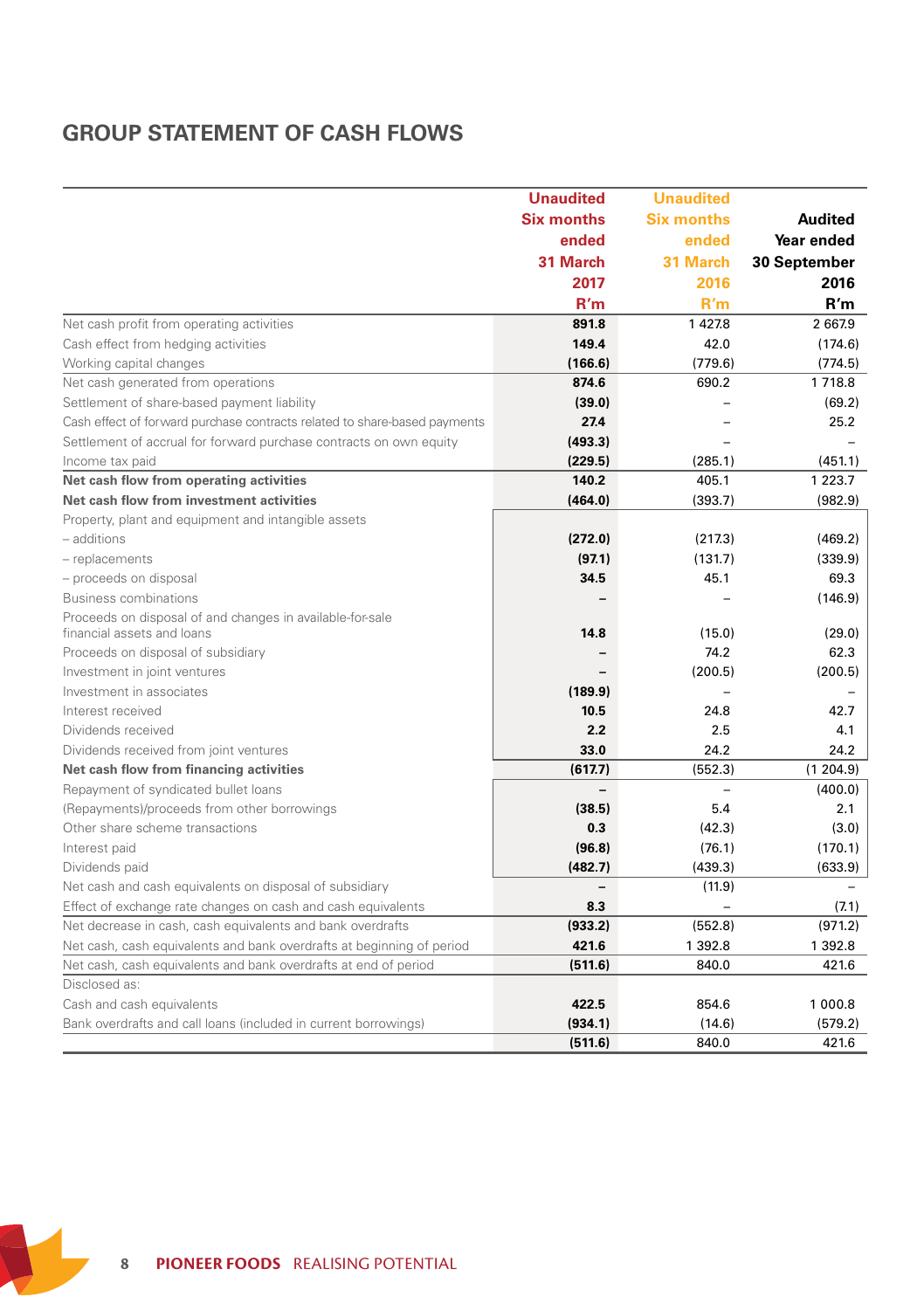# **GROUP SEGMENT REPORT**

|                                                                                                      | <b>Unaudited</b>  | <b>Unaudited</b>  |                |
|------------------------------------------------------------------------------------------------------|-------------------|-------------------|----------------|
|                                                                                                      | <b>Six months</b> | <b>Six months</b> | <b>Audited</b> |
|                                                                                                      | ended             | ended             | Year ended     |
|                                                                                                      | 31 March          | 31 March          | 30 September   |
|                                                                                                      | 2017              | 2016              | 2016           |
|                                                                                                      | R'm               | R'm               | R'm            |
| Segment revenue                                                                                      |                   |                   |                |
| <b>Essential Foods</b>                                                                               | 6456.7            | 6 0 5 3.7         | 12 854.8       |
| Groceries                                                                                            | 2 4 3 1.9         | 2 508.2           | 4 695.1        |
| International                                                                                        | 1 2 9 4 4         | 1 447.8           | 3 0 4 9 . 8    |
| Total                                                                                                | 10 183.0          | 10 009.7          | 20 599.7       |
| <b>Segment results</b>                                                                               |                   |                   |                |
| <b>Essential Foods</b>                                                                               | 330.9             | 644.5             | 1 249.5        |
| Groceries                                                                                            | 301.2             | 342.7             | 541.6          |
| International                                                                                        | 68.8              | 251.8             | 484.2          |
| Other                                                                                                | (0.7)             | (3.4)             | (2.1)          |
|                                                                                                      | 700.2             | 1 2 3 5.6         | 2 2 7 3 . 2    |
| Once off merger and acquisition costs                                                                | (9.3)             |                   |                |
| Phase I B-BBEE transaction share-based payment and related hedge<br>(charge)/income                  | (3.1)             | 142.7             | 44.8           |
| Operating profit before items of a capital nature                                                    | 687.8             | 1 378.3           | 2 3 1 8 .0     |
| Reconciliation of operating profit (before items of a capital nature)<br>to profit before income tax |                   |                   |                |
| Operating profit before items of a capital nature                                                    | 687.8             | 1 378.3           | 2 3 1 8 .0     |
| Adjusted for:                                                                                        |                   |                   |                |
| Remeasurement of items of a capital nature                                                           | 5.6               | 12.3              | 21.3           |
| Interest income                                                                                      | 10.5              | 24.8              | 42.7           |
| Dividends received                                                                                   | 2.2               | 2.5               | 4.1            |
| Finance costs                                                                                        | (88.0)            | (74.8)            | (167.3)        |
| Share of profit of investments accounted for using the equity method                                 | 30.0              | 41.6              | 100.4          |
| Profit before income tax                                                                             | 648.1             | 1 3 8 4.7         | 2 3 1 9 . 2    |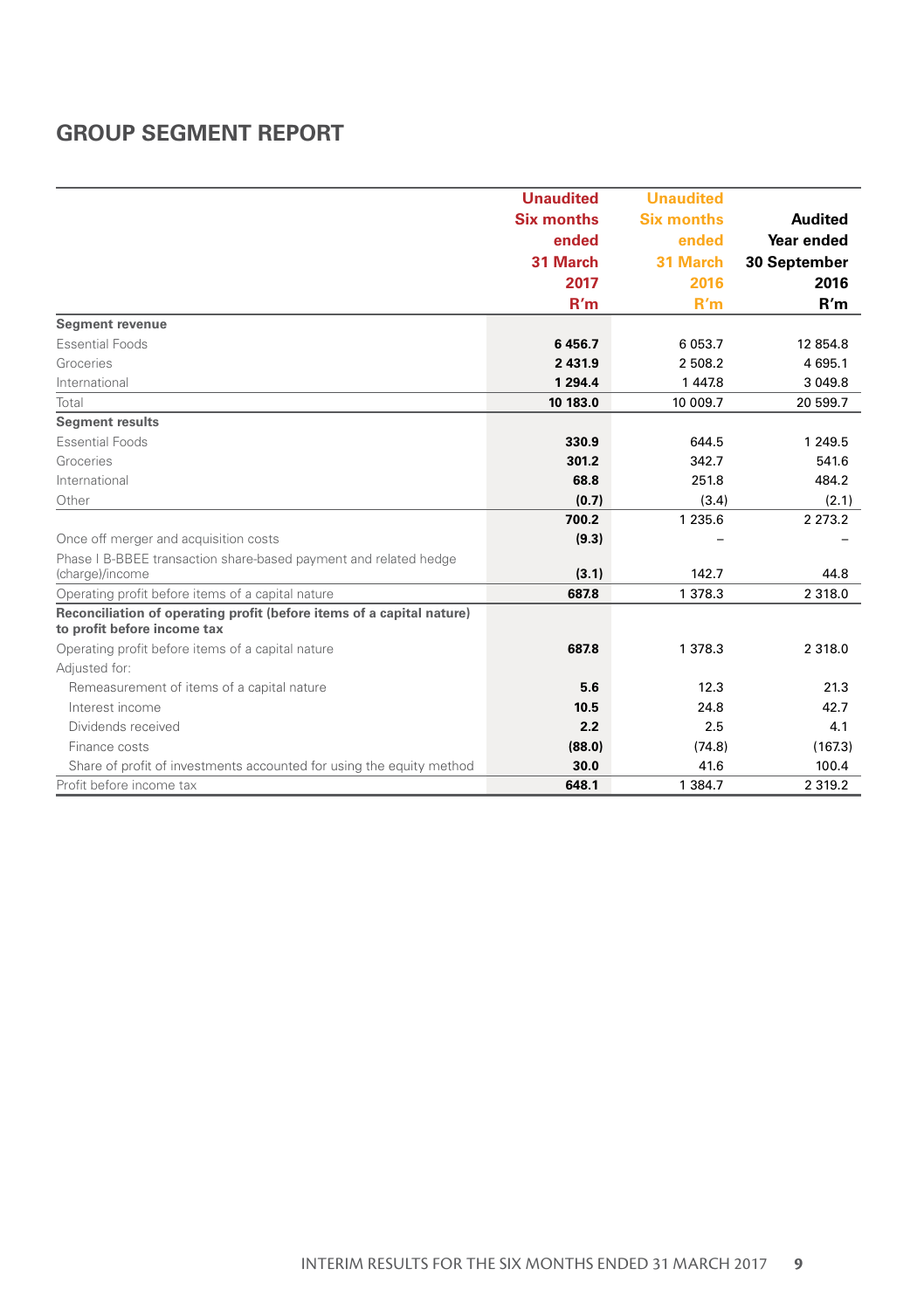# NOTES TO THE UNAUDITED CONDENSED CONSOLIDATED INTERIM FINANCIAL STATEMENTS FOR THE SIX MONTHS ENDED 31 MARCH 2017

### **1. Basis of preparation**

The condensed consolidated interim financial statements of the Group for the six months ended 31 March 2017 have been prepared in accordance with International Financial Reporting Standards ("IFRS"), the Listings Requirements of the JSE Ltd and the Companies Act of South Africa, Act 71 of 2008, as amended. The condensed consolidated interim financial statements comply with the requirements of *IAS 34* – *Interim Financial Reporting*, the SAICA Financial Reporting Guides as issued by the Accounting Practices Committee and the Financial Reporting Pronouncements as issued by the Financial Reporting Standards Council. These condensed consolidated interim financial statements have not been audited.

The directors take full responsibility for the preparation of the condensed consolidated interim financial statements and that the financial information has been correctly extracted from the underlying financial records.

### **2. Accounting policies**

These condensed consolidated interim financial statements incorporate accounting policies that are in terms of IFRS and are consistent with those applied in the Group's annual financial statements for the year ended 30 September 2016 and with those of previous financial years.

In preparing these condensed consolidated interim financial statements, the significant judgements made by management in applying the Group's accounting policies and the key sources of estimation uncertainty were the same as those that applied to the consolidated financial statements for the year ended 30 September 2016.

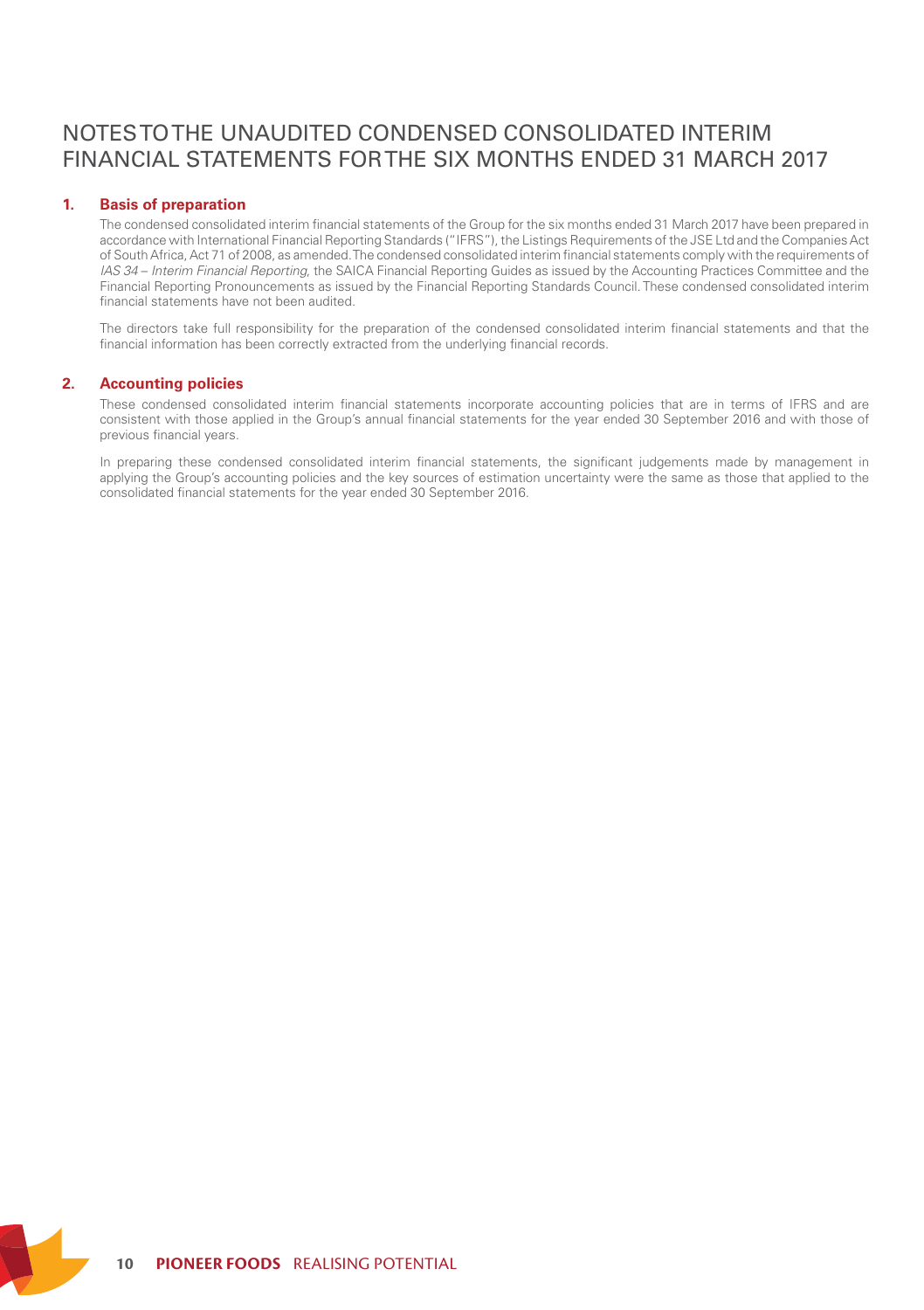|                                                                                                                                                                                                                                                                              | <b>Unaudited</b>  | <b>Unaudited</b>  |                |
|------------------------------------------------------------------------------------------------------------------------------------------------------------------------------------------------------------------------------------------------------------------------------|-------------------|-------------------|----------------|
|                                                                                                                                                                                                                                                                              | <b>Six months</b> | <b>Six months</b> | <b>Audited</b> |
|                                                                                                                                                                                                                                                                              | ended             | ended             | Year ended     |
|                                                                                                                                                                                                                                                                              | 31 March          | 31 March          | 30 September   |
|                                                                                                                                                                                                                                                                              | 2017              | 2016              | 2016           |
| <b>Share capital</b>                                                                                                                                                                                                                                                         |                   |                   |                |
| During the period under review, the following share transactions<br>occurred:                                                                                                                                                                                                |                   |                   |                |
| Number of listed issued and fully paid ordinary shares                                                                                                                                                                                                                       |                   |                   |                |
| At beginning of period                                                                                                                                                                                                                                                       | 232 472 909       | 232 739 331       | 232 739 331    |
| Shares issued in terms of employee share appreciation                                                                                                                                                                                                                        |                   |                   |                |
| rights scheme                                                                                                                                                                                                                                                                | 518 110           | 146 075           | 345 578        |
| Shares repurchased from management share incentive trust                                                                                                                                                                                                                     |                   |                   |                |
| and cancelled                                                                                                                                                                                                                                                                |                   | (612000)          | (612000)       |
| At end of period                                                                                                                                                                                                                                                             | 232 991 019       | 232 273 406       | 232 472 909    |
| 518,110 (30 September 2016: 345,578 and 31 March 2016:<br>146,075) listed ordinary shares of 10 cents each were issued<br>at an average of R172.11 (30 September 2016: R167.24 and<br>31 March 2016: R163.54) per share in terms of the share<br>appreciation rights scheme. |                   |                   |                |
| 612,000 shares were repurchased in 2016 at an average price of<br>R134.11 per share and subsequently cancelled.                                                                                                                                                              |                   |                   |                |
| Number of treasury shares held by the share incentive trust                                                                                                                                                                                                                  |                   |                   |                |
| At beginning of period                                                                                                                                                                                                                                                       | 47 620            | 729 612           | 729 612        |
| Movement in shares                                                                                                                                                                                                                                                           | (47620)           | (61790)           | (69992)        |
| Repurchased by the Company and cancelled                                                                                                                                                                                                                                     | -                 | (612000)          | (612000)       |
| At end of period                                                                                                                                                                                                                                                             |                   | 55 822            | 47 620         |
| Proceeds on the sale of treasury shares by the share incentive<br>trust (R'000)                                                                                                                                                                                              | 3 1 9 3           | 1 373             | 1630           |
| Proceeds on the repurchase of treasury shares from the share                                                                                                                                                                                                                 |                   |                   |                |
| incentive trust by the Company (R'000)                                                                                                                                                                                                                                       |                   | 82 075            | 82 075         |
| Number of treasury shares held by B-BBEE transaction participants                                                                                                                                                                                                            |                   |                   |                |
| At beginning and end of period                                                                                                                                                                                                                                               | 18 091 661        | 18 091 661        | 18 091 661     |
| Number of treasury shares held by Pioneer Foods Broad-Based<br><b>BEE</b> Trust                                                                                                                                                                                              |                   |                   |                |
| At beginning and end of period                                                                                                                                                                                                                                               | 10 745 350        | 10 745 350        | 10 745 350     |
| Number of treasury shares held by a subsidiary                                                                                                                                                                                                                               |                   |                   |                |
| At beginning and end of period                                                                                                                                                                                                                                               | 17 982 056        | 17 982 056        | 17 982 056     |
| Number of unlisted class A ordinary shares                                                                                                                                                                                                                                   |                   |                   |                |
| At beginning of period                                                                                                                                                                                                                                                       | 3707830           | 4 234 300         | 4 234 300      |
| Shares bought back and cancelled                                                                                                                                                                                                                                             | (293020)          | (289 800)         | (526 470)      |
| At end of period                                                                                                                                                                                                                                                             | 3 4 1 4 8 1 0     | 3 944 500         | 3707830        |
| Purchase consideration paid for unlisted class A ordinary shares                                                                                                                                                                                                             |                   |                   |                |
| bought back (R'000)                                                                                                                                                                                                                                                          | 38 983            | 40 414            | 69 244         |

### **4. Borrowings**

No material new borrowings were concluded during the period under review. Changes in borrowings mainly reflect repayments<br>made in terms of agreements. Short-term borrowings fluctuate in accordance with changing working cap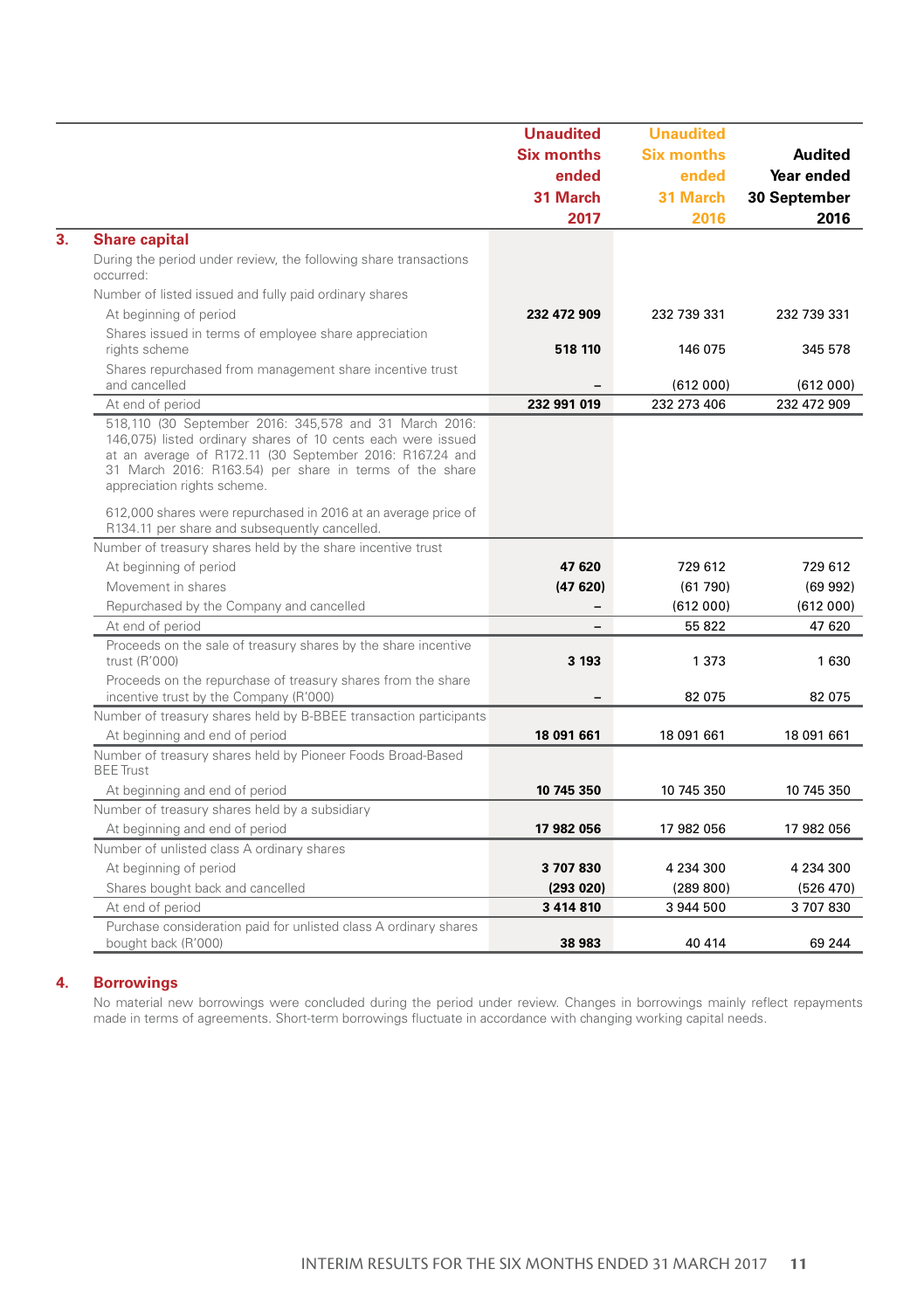### **5. Events after the reporting date**

### *5.1 Dividend*

The Board approved and declared a gross interim dividend of 105.0 cents (2016: gross interim dividend of 105.0 cents and 2016: gross final dividend of 260.0 cents) per ordinary share. This will amount to approximately R233,357,952 (2016: interim of R232,727,851 and 2016: final of R576,558,788) depending on the exact number of ordinary shares issued at the record date. In addition, the 10,745,350 Pioneer Foods shares issued to the Pioneer Foods Broad-Based BEE Trust, will receive 20% of the dividend payable, i.e. 21.0 cents (2016: gross interim of 21.0 cents and 2016: gross final dividend of 52.0 cents) per share, amounting to R2,256,524 (2016: interim of R2,256,524 and 2016: final of R5,587,582).

The Board approved a gross interim dividend of 31.5 cents (2016: gross interim dividend of 31.5 cents and 2016: gross final dividend of 78.0 cents) per class A ordinary share, being 30% of the dividend payable to the other class ordinary shareholders in terms of the rules of the relevant employee scheme. This will amount to approximately R1,075,665 (2016: interim of R1,185,210 and 2016: final of R2,737,644) depending on the exact number of class A ordinary shares issued at the record date.

#### Additional information disclosed:

These dividends are declared from income reserves and qualify as a dividend as defined in the Income Tax Act, Act 58 of 1962.

Dividends will be paid net of dividends tax of 20%, to be withheld and paid to the South African Revenue Service by the Company. Such tax must be withheld unless beneficial owners of the dividend have provided the necessary documentary proof to the relevant regulated intermediary that they are exempt therefrom, or entitled to a reduced rate as result of the double taxation agreement between South Africa and the country of domicile of such owner.

The net dividend amounts to 84.0 cents per ordinary share and 25.2 cents per class A ordinary share for shareholders liable to pay dividends tax. The dividend amounts to 105.0 cents per ordinary share and 31.5 cents per class A ordinary share for shareholders exempt from paying dividends tax.

The number of issued ordinary shares and issued class A ordinary shares is 233,006,362 and 3,376,170 respectively as at the date of this declaration.

### *5.2 Other material events*

There have been no other material events requiring disclosure after the reporting date and up to the date of approval of the unaudited condensed consolidated interim financial statements by the Board.

#### **6. Contingent liabilities – guarantees**

The Group had guarantees in issue of R23.0 million as at 31 March 2017 (30 September 2016: R32.7 million and 31 March 2016: R35.5 million), primarily for loans by third parties to contracted suppliers.

As part of the financial assistance provided by Rand Merchant Bank, a division of FirstRand Bank Ltd ("RMB"), to BEE Investors in terms of the B-BBEE equity transaction concluded during 2012, Pioneer Foods (Pty) Ltd provided RMB with a guarantee amounting to R100 million.

### **7. Future capital commitments**

|                                                            | <b>Unaudited</b> | <b>Unaudited</b> | <b>Audited</b> |
|------------------------------------------------------------|------------------|------------------|----------------|
|                                                            | 31 March         | 31 March         | 30 September   |
|                                                            | 2017             | 2016             | 2016           |
|                                                            | R'm              | R'm              | R'm            |
| Contractually committed                                    | 370.3            | 816.2            | 307.6          |
| Approved by the Board, but not contractually committed yet | 1 127.7          | 208.9            | 1 085.5        |
| Share of items of joint ventures and associates            | 52.7             | 77.7             | 74.1           |
|                                                            | 1550.7           | 1 102.8          | 1467.2         |

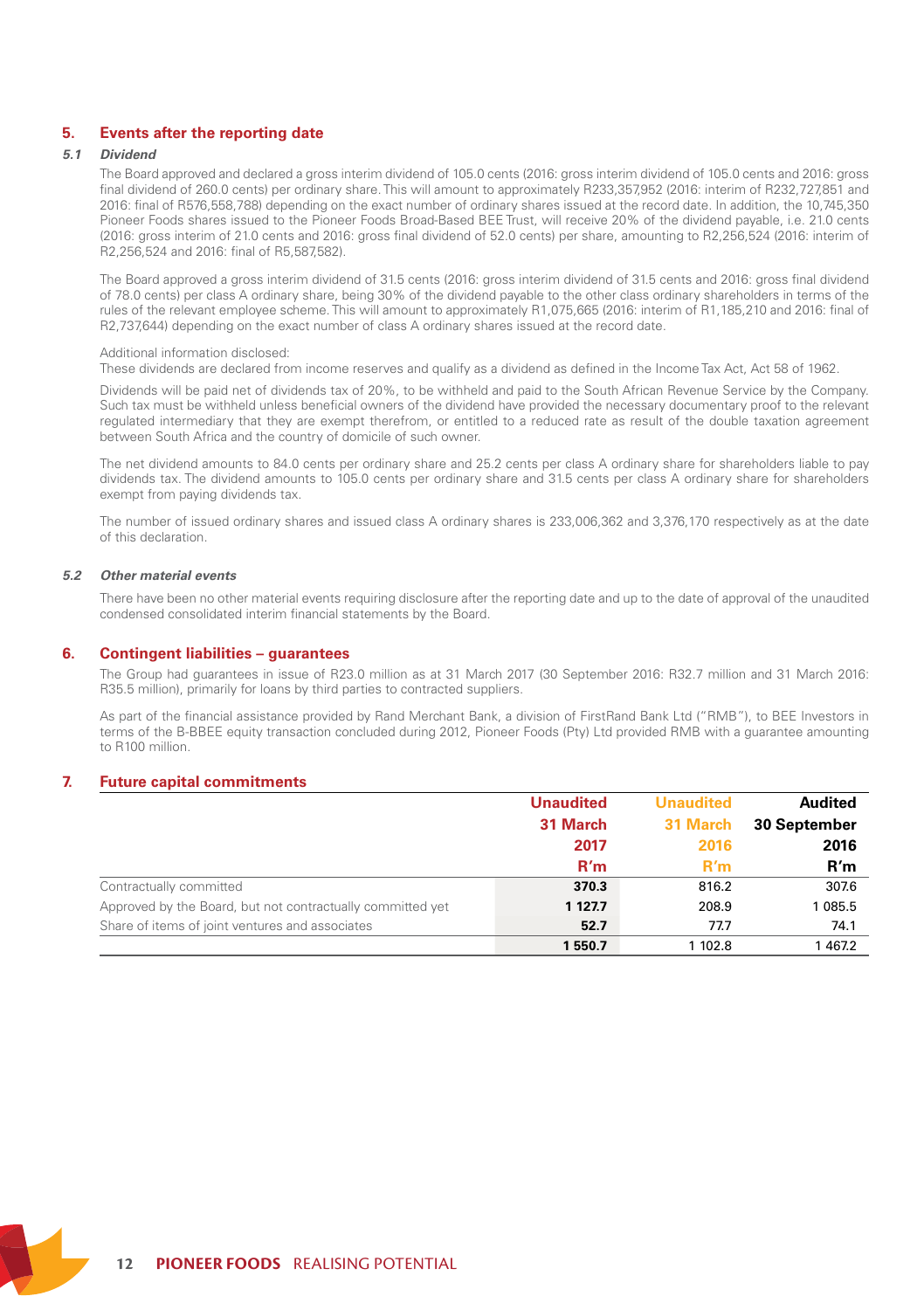### **8. Impairment of Quantum Foods shares**

The 18,091,661 Quantum Foods Holdings Ltd shares held by the Phase II B-BBEE transaction participants are accounted for as available-for-sale financial assets. As at 31 March 2016 and 30 September 2016, the market value of the Quantum Foods Holdings Ltd shares was significantly lower than the original cost price and market value at 30 September 2015. Consequently, impairment losses of R18.1 million and R23.3 million were recognised for the periods ending 31 March 2016 and 30 September 2016 respectively. These losses were included in the line item "Items of a capital nature" in the statement of comprehensive income for the six months ended 31 March 2016 and the full-year ended 30 September 2016.

No further impairment was required at 31 March 2017 as the market value of the Quantum Foods Holdings Ltd shares exceeded the market value thereof as at 30 September 2016.

The impairment charge attributable to available-for-sale financial assets is as follows:

|                                     | <b>Unaudited</b>         | <b>Unaudited</b>  |                |
|-------------------------------------|--------------------------|-------------------|----------------|
|                                     | <b>Six months</b>        | <b>Six months</b> | <b>Audited</b> |
|                                     | ended                    | ended             | Year ended     |
|                                     | 31 March                 | 31 March          | 30 September   |
|                                     | 2017                     | 2016              | 2016           |
| <b>Nature</b>                       | R'm                      | R'm               | R'm            |
| Available-for-sale financial assets |                          | 18.1              | 23.3           |
| Income tax effect                   | $\overline{\phantom{0}}$ |                   | -              |
| After income tax effect             |                          | 18.1              | 23.3           |

#### **9. Acquisition of a 49.89% equity interest in Weetabix East Africa Ltd**

As announced on SENS on 16 November 2016, Pioneer Foods entered into an agreement to acquire a 49.89% shareholding in Weetabix East Africa Ltd. All regulatory approvals were obtained and the transaction became effective on 3 March 2017.

The total purchase consideration amounted to R189.9 million.

### **10. Fair value measurement**

The information below analyses assets and liabilities that are carried at fair value at each reporting period, by level of hierarchy as required by IFRS 7 and IFRS 13.

|                                     |                                                                                                | Unaudited fair value measurements<br>at 31 March 2017 using: |                                             |  |
|-------------------------------------|------------------------------------------------------------------------------------------------|--------------------------------------------------------------|---------------------------------------------|--|
|                                     | <b>Quoted prices</b><br>in active<br>markets for<br><b>identical assets</b><br>and liabilities | <b>Significant</b><br>other<br>observable<br>input           | <b>Significant</b><br>unobservable<br>input |  |
|                                     | (Level 1)                                                                                      | (Level 2)                                                    | (Level 3)                                   |  |
|                                     | R'm                                                                                            | R'm                                                          | R'm                                         |  |
| Assets measured at fair value       |                                                                                                |                                                              |                                             |  |
| Available-for-sale financial assets |                                                                                                |                                                              |                                             |  |
| - Listed securities                 | 133.3                                                                                          |                                                              |                                             |  |
| - Unlisted securities               |                                                                                                | 1.0                                                          |                                             |  |
| Derivative financial instruments    |                                                                                                |                                                              |                                             |  |
| - Foreign exchange contracts        |                                                                                                | 9.6                                                          |                                             |  |
| - Forward contracts on own equity   |                                                                                                | 477.7                                                        |                                             |  |
| Liabilities measured at fair value  |                                                                                                |                                                              |                                             |  |
| Derivative financial instruments    |                                                                                                |                                                              |                                             |  |
| - Foreign exchange contracts        |                                                                                                | 5.7                                                          |                                             |  |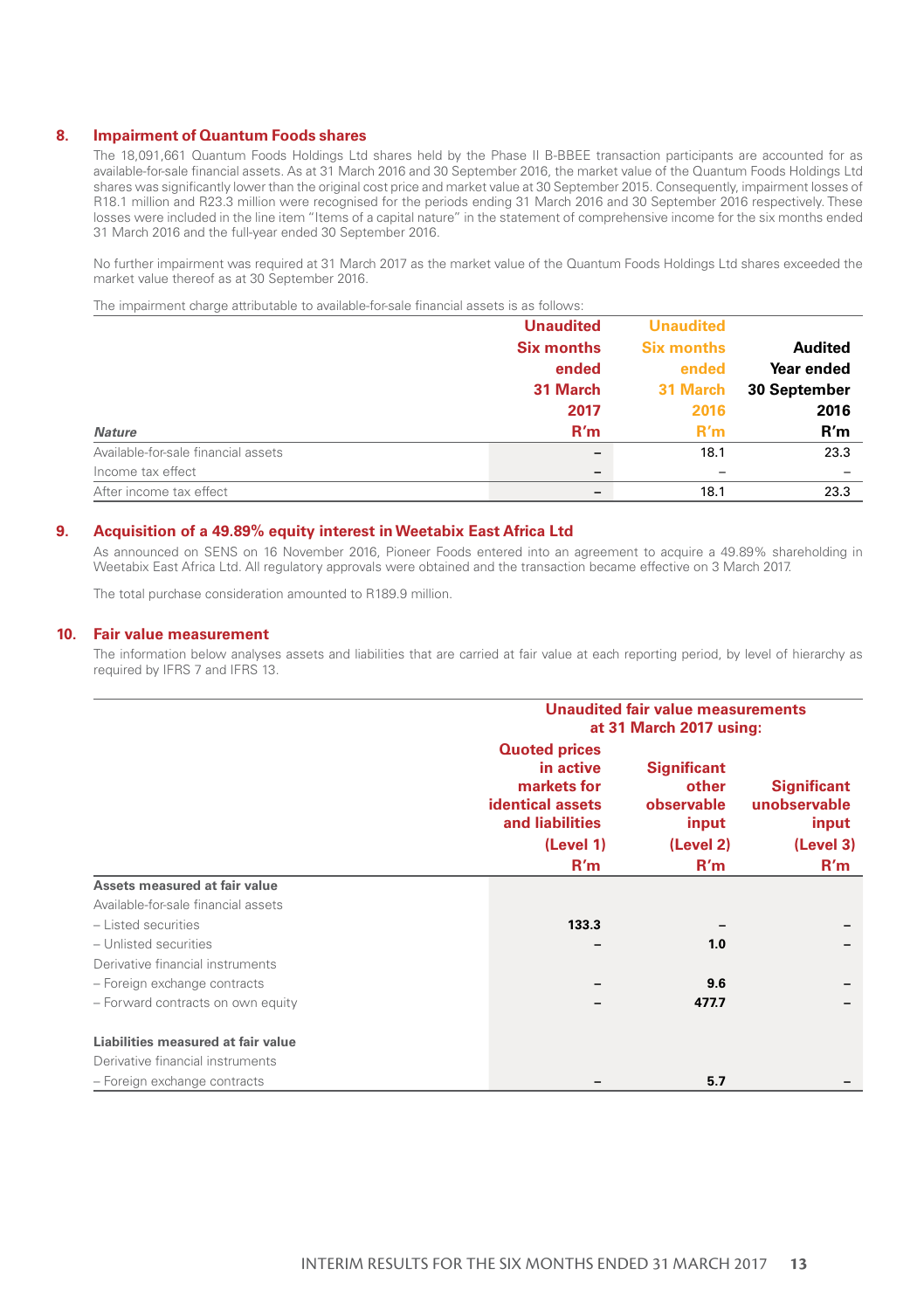## **10. Fair value measurement (continued)**

|                                     | Unaudited fair value measurements                                                                                  |                                                                        |                                                                 |  |
|-------------------------------------|--------------------------------------------------------------------------------------------------------------------|------------------------------------------------------------------------|-----------------------------------------------------------------|--|
|                                     | at 31 March 2016 using:                                                                                            |                                                                        |                                                                 |  |
|                                     | <b>Quoted prices</b><br>in active<br>markets for<br><b>identical assets</b><br>and liabilities<br>(Level 1)<br>R'm | <b>Significant</b><br>other<br>observable<br>input<br>(Level 2)<br>R'm | <b>Significant</b><br>unobservable<br>input<br>(Level 3)<br>R'm |  |
|                                     |                                                                                                                    |                                                                        |                                                                 |  |
| Assets measured at fair value       |                                                                                                                    |                                                                        |                                                                 |  |
| Available-for-sale financial assets |                                                                                                                    |                                                                        |                                                                 |  |
| - Listed securities                 | 133.2                                                                                                              |                                                                        |                                                                 |  |
| Derivative financial instruments    |                                                                                                                    |                                                                        |                                                                 |  |
| - Foreign exchange contracts        |                                                                                                                    | 13.9                                                                   |                                                                 |  |
| <b>Biological assets</b>            |                                                                                                                    |                                                                        |                                                                 |  |
| - Vineyards                         |                                                                                                                    |                                                                        | 16.0                                                            |  |
| Liabilities measured at fair value  |                                                                                                                    |                                                                        |                                                                 |  |
| Derivative financial instruments    |                                                                                                                    |                                                                        |                                                                 |  |
| - Foreign exchange contracts        |                                                                                                                    | 32.4                                                                   |                                                                 |  |

|                                     | <b>Audited fair value measurements</b><br>at 30 September 2016 using:                                       |                                                                        |                                                          |  |
|-------------------------------------|-------------------------------------------------------------------------------------------------------------|------------------------------------------------------------------------|----------------------------------------------------------|--|
|                                     | <b>Quoted prices</b><br>in active<br>markets for<br>identical assets<br>and liabilities<br>(Level 1)<br>R'm | <b>Significant</b><br>other<br>observable<br>input<br>(Level 2)<br>R'm | Significant<br>unobservable<br>input<br>(Level 3)<br>R'm |  |
| Assets measured at fair value       |                                                                                                             |                                                                        |                                                          |  |
| Available-for-sale financial assets |                                                                                                             |                                                                        |                                                          |  |
| - Listed securities                 | 126.8                                                                                                       |                                                                        |                                                          |  |
| - Unlisted securities               |                                                                                                             | 1.5                                                                    |                                                          |  |
| Derivative financial instruments    |                                                                                                             |                                                                        |                                                          |  |
| - Foreign exchange contracts        |                                                                                                             | 6.6                                                                    |                                                          |  |
| - Forward contracts on own equity   |                                                                                                             | 489.9                                                                  |                                                          |  |
| - Embedded derivatives              |                                                                                                             | 0.8                                                                    |                                                          |  |
| <b>Biological assets</b>            |                                                                                                             |                                                                        |                                                          |  |
| - Vineyards                         |                                                                                                             |                                                                        | 16.0                                                     |  |
| Liabilities measured at fair value  |                                                                                                             |                                                                        |                                                          |  |
| Derivative financial instruments    |                                                                                                             |                                                                        |                                                          |  |
| - Foreign exchange contracts        |                                                                                                             | 16.1                                                                   |                                                          |  |

There have been no transfers between level one, two or three during the period, nor were there any significant changes to the valuation techniques and input used to determine fair values.

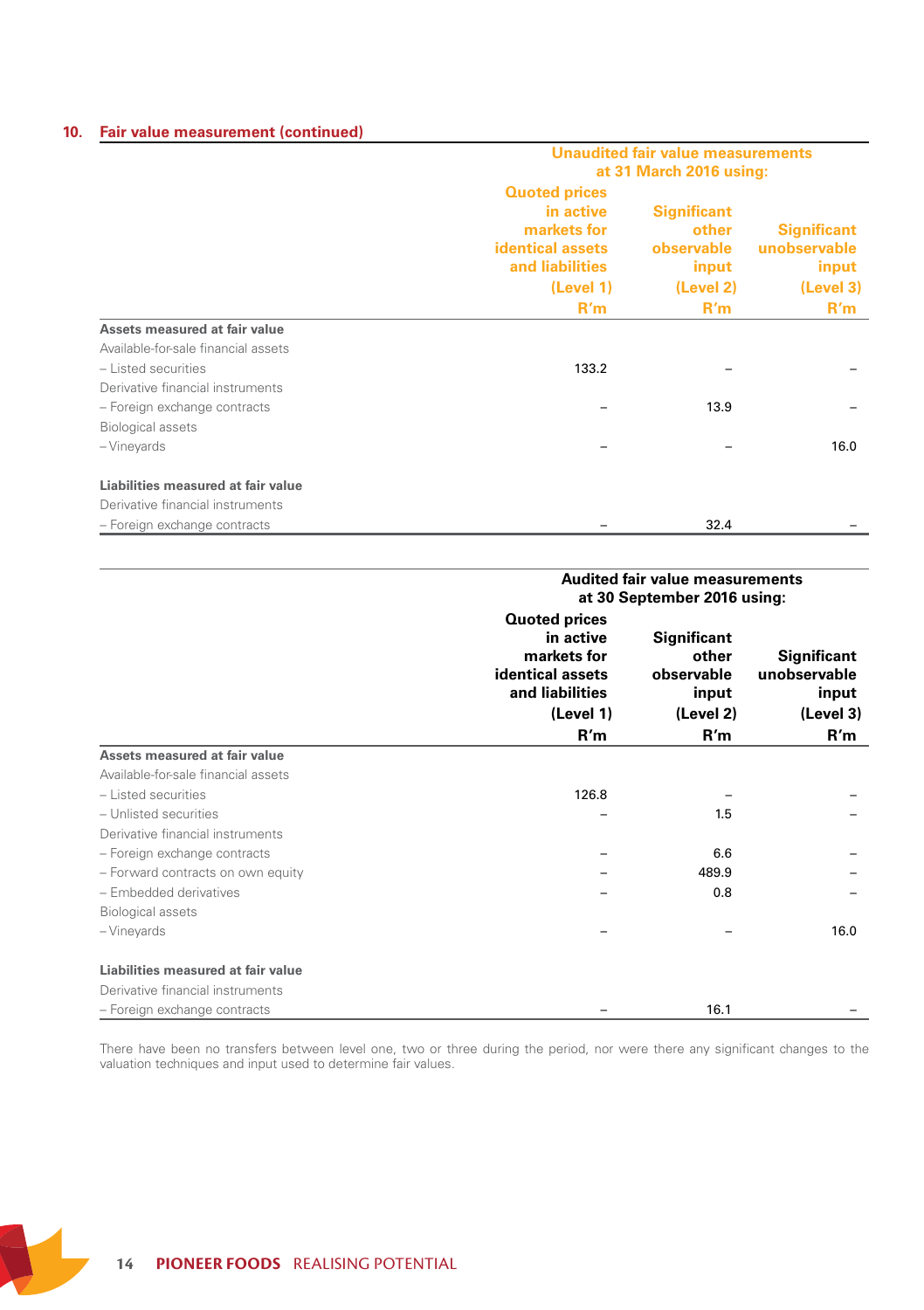### **10. Fair value measurement (continued)**

### *Financial assets and liabilities*

The fair values of financial instruments traded in active markets (such as publicly traded derivatives and available-for-sale securities) are based on quoted market prices at the reporting date. A market is regarded as active if quoted prices are readily and regularly available from an exchange, dealer, broker, industry group, pricing service, or regulatory agency, and those prices represent actual and regularly occurring market transactions on an arm's length basis. The quoted market price used for financial assets held by the Group is the current bid price. The appropriate quoted market price for financial liabilities is the current ask price. These instruments are included in level 1. Instruments included in level 1 comprise primarily JSE-listed equity investments classified as available-for-sale.

The fair values of financial instruments that are not traded in an active market are determined by using valuation techniques. These valuation techniques maximise the use of observable market data where it is available and rely as little as possible on entityspecific estimates. If all significant inputs required to fair value an instrument were observable, the instrument is included in level 2.

The fair values of the forward purchase contracts on own equity are determined at each reporting date and any changes in the values are recognised in profit or loss. The fair values of the forward purchase contracts have been determined by an independent external professional financial instruments specialist by using a discounted cash flow model. The inputs to this valuation method include the risk free rate, dividend yield, contractual forward price and the spot price at the reporting date.

The Group uses a variety of methods that makes assumptions that are based on market conditions existing at the reporting date. Quoted market prices or dealer quotes for similar instruments are used for long-term debt instruments. Other techniques, such as estimated discounted cash flows, are used to determine the fair value for the remaining financial instruments. The fair value of foreign exchange contracts is determined using quoted forward exchange rates at the reporting date.

The carrying amounts of cash, trade and other receivables less provision for impairment, trade and other payables and short-term borrowings are assumed to approximate their fair values due to the short term until maturity of these assets and liabilities.

The fair value of financial liabilities for disclosure purposes is estimated by discounting the future contractual cash flows at the current market interest rate that is available to the Group for similar financial instruments. The fair values of long-term investments and long-term borrowings are not materially different from the carrying amounts.

### *Biological assets*

The fair value of vineyards was calculated as the future expected net cash flows from the asset, discounted at a current market-determined rate, over the remaining useful lives of the vineyards.

### **11. Preparation of financial statements**

These unaudited condensed consolidated interim financial statements have been prepared under the supervision of CR Lamprecht, CA(SA), Acting Chief Financial Officer.

### **12. Audit**

These results have not been audited or reviewed by the external auditors.